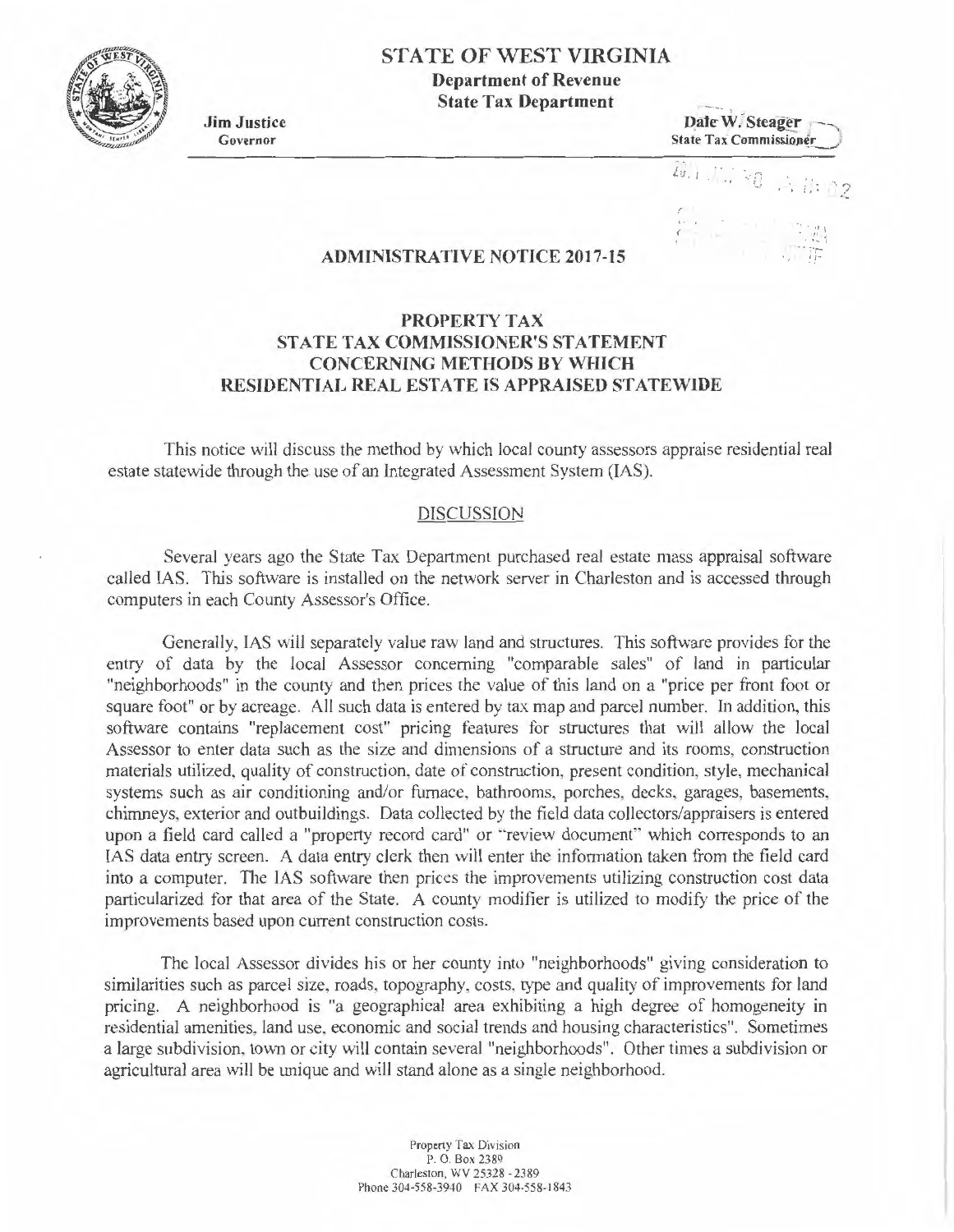### **Administrative Notice 2017-15 Page2**

The County Clerk prepares a "Certificate of Transfer" which will state change of ownership, legal description and whether the transfer is deed stamp exempt or not and whether consideration was paid. The County Clerk provides these "Certificates of Transfer" to the Assessor.

The Assessor will receive a copy of the "Certificate of Transfer" for each such conveyance. The Assessor, by tax map and parcel number, will enter into the computer these "transfers" indicating the "consideration" paid for a particular parcel but also indicating by "validity code" whether the sale is a "valid sale", "involved additional parcels", "not open market", "changed after sale", "related person", "forced sale", "land contract", "construction costs" or "included personal property".

Based upon the "transfer" values, that are identified by the Assessor as being valid armslength sales as defined by State law, the Assessor will generate a "price per front foot or square foot" for smaller parcels or a monetary per acre value for larger parcels in each neighborhood. Again all data is entered by tax map and parcel number. In those "neighborhoods" where there have been insufficient numbers of "transfers" of unimproved land to generate a "price per front foot or square foot" or a monetary per acre value, the Assessor will take a valid "transfer" price for an improved parcel, value the improvements and subtract the price of the improvements to arrive at a value for the land. This method, commonly referred to as a "land residual method", will then generate a "price per front foot" or a per acre value for the raw land in that neighborhood. Each parcel is physically reviewed and adjustments applied to reflect individual variations with each neighborhood.

Mapping is crucial to any mass appraisal. The county tax maps have been generated over the years utilizing recorded plats, recorded descriptions and aerial photography. Tax map and parcel numbers are assigned to each parcel in the county. Based upon lot measurement or acreage derived by mapping, lot dimensions or acreage is entered into the IAS system by tax map and parcel number for each lot or parcel. The "price per front foot" or acreage value for the neighborhood is then applied to each lot or parcel in the neighborhood, as the case may be, to arrive at an appraised value for the land. This appraised value will reflect market value for the subject land.

Field data collection is the key to "pricing" an improvement. The field data collector or appraiser will visit the structure. He will note on the "property record card" the type of structure, the exterior walls, the style of the structure. the age of the structure, the living accommodations to include total nwnber of rooms, bedrooms, family rooms, plumbing, basement, heating, attic, physical condition, other features such as recreation room area, finished basement living area, basement garage, unfinished area, grade factor, cost and design factor and CDU (condition, desirability and utility factor). The field data collector or appraiser will measure the structure and other structures on the lot or parcel and note on the "property record card" the dimensions of each structure and will draw a ground floor sketch of the dwelling or main structure and additions. Finally, the field data collector or appraiser will visit the "other buildings and yard improvements" and note on the "property record card" the "type code", "quantity". "year", "size", "grade", and "condition" of the other improvements. The data entered on the "property record card" or "review document" is then entered into the IAS system by the data entry clerk and the IAS system then generates the depreciated replacement cost value, which is market value of the improvements.